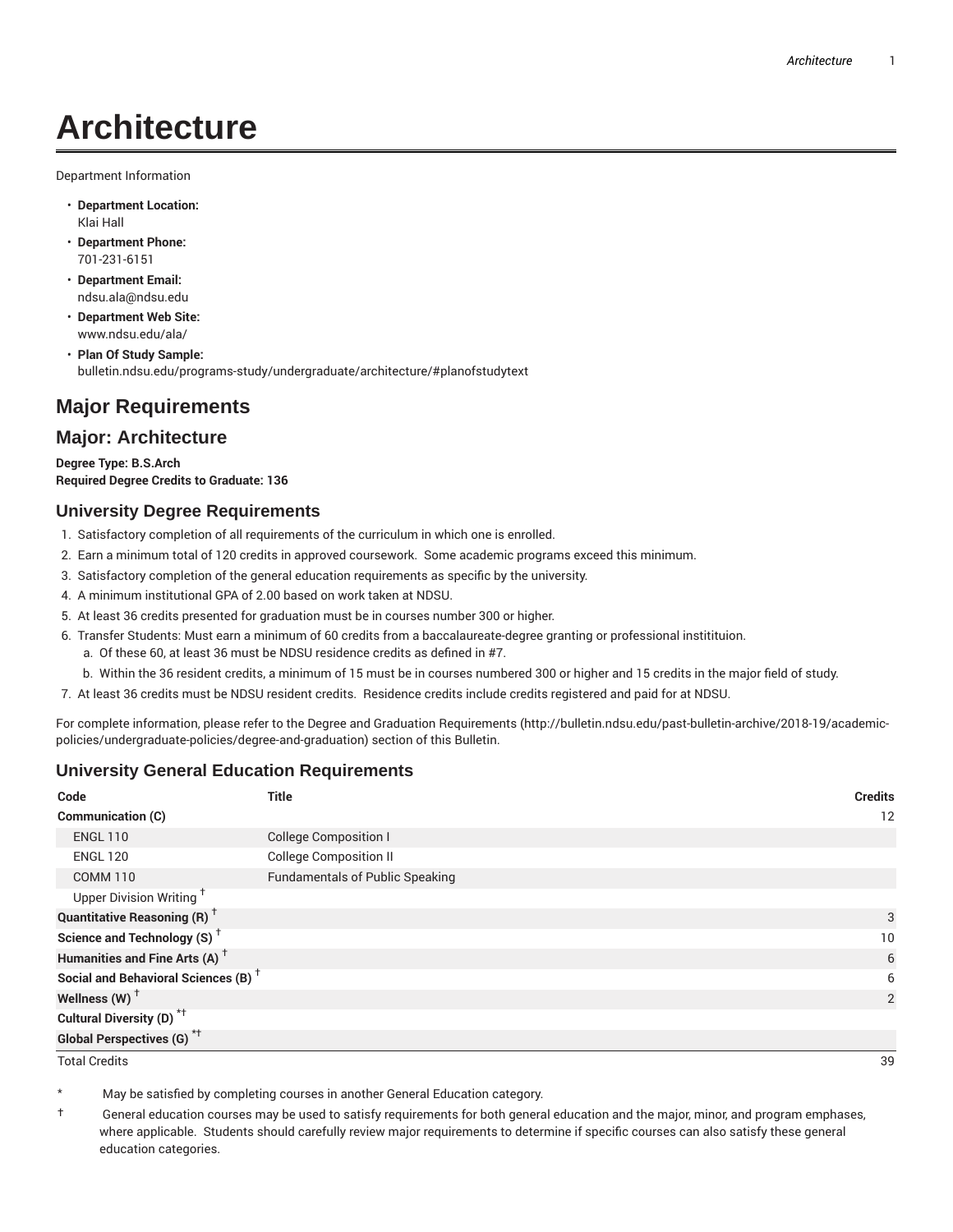• A list of university approved general education courses and administrative policies are available here (http://bulletin.ndsu.edu/past-bulletinarchive/2018-19/academic-policies/undergraduate-policies/general-education/#genedcoursestext).

| Code                             | <b>Title</b>                                                                          | <b>Credits</b> |
|----------------------------------|---------------------------------------------------------------------------------------|----------------|
| <b>Architecture Requirements</b> |                                                                                       |                |
| <b>ANTH 111</b>                  | Introduction to Anthropology (May satisfy general education category B and D)         | $\sqrt{3}$     |
| ARCH <sub>231</sub>              | Architectural Drawing                                                                 | 3              |
| <b>ARCH 232</b>                  | Design Technology                                                                     | 3              |
| ARCH <sub>233</sub>              | <b>Math for Designers</b>                                                             | $\mathbf{1}$   |
| <b>ARCH 271</b>                  | Architectural Design I                                                                | 6              |
| <b>ARCH 272</b>                  | Architectural Design II                                                               | 6              |
| <b>ARCH 321</b>                  | History and Theory of Architecture I (May satisfy general education category A and G) | 3              |
| <b>ARCH 322</b>                  | History and Theory of Architecture II                                                 | 3              |
| <b>ARCH 323</b>                  | History and Theory of Architecture III                                                | 3              |
| ARCH 341                         | Site Design for Architects                                                            | 3              |
| ARCH 344                         | Architectural Structures I                                                            | 3              |
| <b>ARCH 351</b>                  | <b>Materials &amp; Construction</b>                                                   | 4              |
| <b>ARCH 371</b>                  | Architectural Design III                                                              | 6              |
| ARCH 372                         | Architectural Design IV                                                               | 6              |
| ARCH 443                         | Architectural Structures II                                                           | 3              |
| <b>ARCH 450</b>                  | <b>Architectural Detailing</b>                                                        | 3              |
| <b>ARCH 453</b>                  | Environmental Control Systems: Passive Principles                                     | 3              |
| <b>ARCH 454</b>                  | Environmental Control System: Active System                                           | 3              |
| ARCH 461                         | Urban Design                                                                          | 3              |
| <b>ARCH 471</b>                  | Architectural Design V (Capstone)                                                     | 6              |
| <b>ARCH 472</b>                  | Architectural Design VI                                                               | 6              |
| or ARCH 474                      | International Design Studio                                                           |                |
| <b>ENVD 101</b>                  | Introduction to Environmental Design (May satisfy a general education category A)     | 3              |
| <b>ENVD 102</b>                  | Drawing Basics for Environmental Designers                                            | $\mathbf{1}$   |
| <b>ENVD 104</b>                  | <b>Environmental Design Fundamentals</b>                                              | $\mathbf{1}$   |
| <b>ENVD 130</b>                  | Drawing Skills for Environmental Designers                                            | 3              |
| <b>ENVD 172</b>                  | Environmental Design Fundamentals Studio                                              | 3              |
| <b>PHYS 120</b>                  | Fundamentals of Physics (May satisfy general education category S)                    | 3              |
| <b>PSYC111</b>                   | Introduction to Psychology (May satisfy general education category B)                 | 3              |
| <b>Elective Requirements</b>     |                                                                                       |                |
| SOC 110                          | Introduction to Sociology (May satisfy general education category B)                  | 3              |
| <b>PHIL Elective</b>             |                                                                                       | 3              |
| <b>Total Credits</b>             |                                                                                       | 103            |
| Code                             | <b>Title</b>                                                                          | <b>Credits</b> |

| Architecture - Graduate Level |                                                                                               |    |
|-------------------------------|-----------------------------------------------------------------------------------------------|----|
| <b>ARCH 763</b>               | Programming/Thesis Prep                                                                       | 3  |
| ARCH 781                      | <b>Professional Practice</b>                                                                  | 3  |
| <b>ARCH 771</b>               | Advanced Architectural Design                                                                 | 6  |
| ARCH 772                      | Design Thesis                                                                                 | 8  |
|                               | Select 12 credits from the following: (May be repeated, except for identical course offering) | 12 |
| <b>ARCH 721</b>               | Non-Western Architectural Traditions                                                          |    |
| ARCH 722                      | Urbanism                                                                                      |    |
| <b>ARCH 723</b>               | <b>Historic Preservation</b>                                                                  |    |
| ARCH 724                      | Architectural Technology                                                                      |    |
| <b>ARCH 725</b>               | Architecture or the Recent Past                                                               |    |
| ARCH 726                      | <b>Current Architectural Theory</b>                                                           |    |
| ARCH 727                      | <b>Vernacular Architectural Traditions</b>                                                    |    |